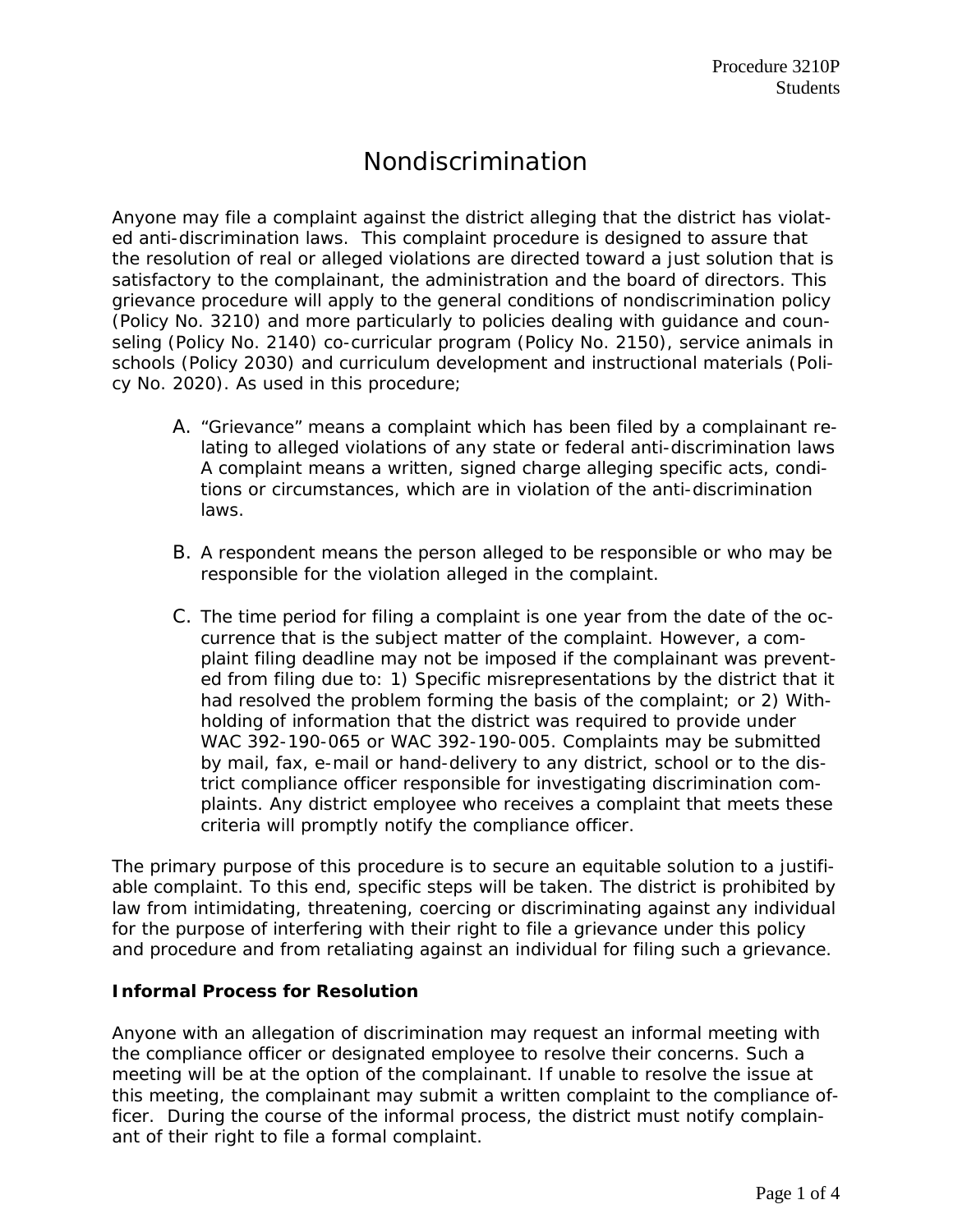# **Formal Process for Resolution**

Level One: Complaint to District

The complaint must set forth the specific acts, conditions or circumstances alleged to be in violation. Upon receipt of a complaint, the compliance officer will provide the complainant a copy of this procedure. The compliance officer will investigate the allegations within 30 calendar days. The school district and complainant may agree to resolve the complaint in lieu of an investigation. The officer shall provide the superintendent with a full written report of the complaint and the results of the investigation.

The superintendent or designee will respond to the complainant with a written decision as expeditiously as possible, but in no event later than 30 calendar days following receipt of the written complaint, unless otherwise agreed to by the complainant or if exceptional circumstances related to the complaint require an extension of the time limit. In the event an extension is needed, the district will notify the complainant in writing of the reason for the extension and the anticipated response date at the time the district responds to the complainant, the district must send a copy of the response to the office of the superintendent of public instruction.

The decision of the superintendent or designee will include: 1) a summary of the results of the investigation; 2) whether the district has failed to comply with antidiscrimination laws; 3) if non-compliance is found, corrective measures the district deems necessary to correct it; and 4) notice of the complainant's right to appeal to the school board and the necessary filing information. The superintendent's or designee's response will be provided in a language the complainant can understand and may require language assistance for complainants with limited English proficiency in accordance with Title VI of the Civil Rights Act of 1964.

Any corrective measures deemed necessary shall be instituted as expeditiously as possible, but in no event later than 30 calendar days following the superintendent's mailing of a written response to the complaining party unless otherwise agreed to by the complainant.

Level Two: Appeal to the Board of Directors

If a complainant disagrees with the superintendent's or designee's written decision, the complainant may appeal the decision to the district board of directors by filing a written notice of appeal with the secretary of the board within ten (10) calendar days following the date upon which the complainant received the response.

The board shall schedule a hearing to commence by the twentieth (20th) calendar day following the filing of the written notice of appeal, unless otherwise agreed to by the complainant and the superintendent or for good cause. Both parties shall be allowed to present such witnesses and testimony as the board deems relevant and material. Unless otherwise agreed to by the complainant, the board will render a written decision within thirty (30) calendar days following the filing of the notice of appeal and provide the complainant with a copy of the decision. The decision of the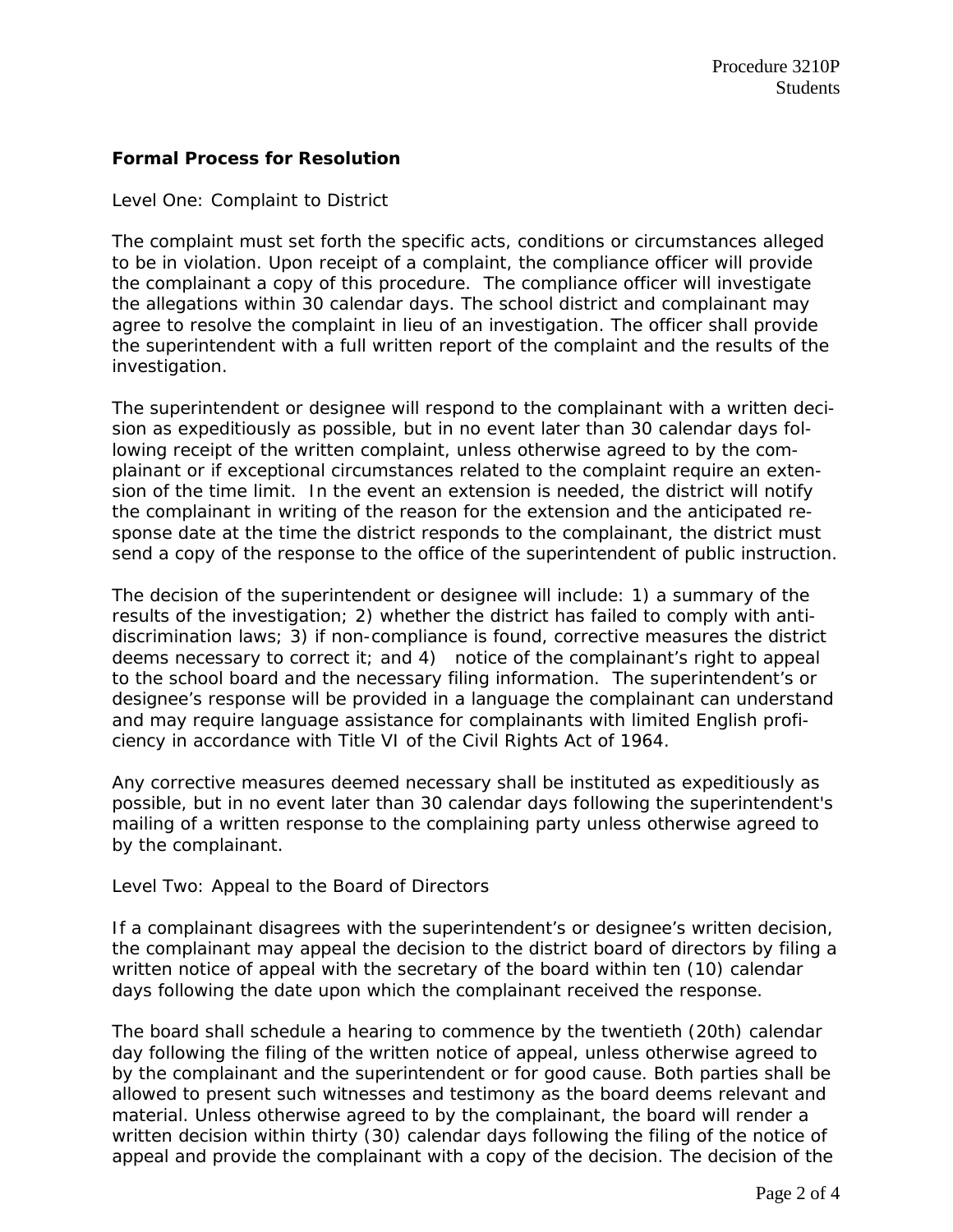board will be provided in a language the complainant can understand, which may require language assistance for complainants with limited English proficiency in accordance with Title VI of the Civil Rights Act. The decision will include notice of the complainant's right to appeal to the Superintendent of Public Instruction and will identify where and to whom the appeal must be filed. The district will send a copy of the appeal decision to the office of the superintendent of public instruction.

Level Three: Complaint to the Superintendent of Public Instruction

If a complainant disagrees with the decision of the board of directors, or if the district fails to comply with this procedure, the complainant may file a complaint with the superintendent of public instruction.

A complaint must be received by the Superintendent of Public Instruction on or before the twentieth (20) calendar day following the date upon which the complainant received written notice of the board of directors' decision, unless the Superintendent of Public Instruction grants an extension for good cause Complaints may be submitted by mail, fax, electronic mail, or hand delivery.

A complaint must be in writing and include: 1) A description of the specific acts, conditions or circumstances alleged to violate applicable anti-discrimination laws; 2) The name and contact information, including address, of the complainant; 3) The name and address of the district subject to the complaint; 4) A copy of the district's complaint and appeal decision, if any; and 5) A proposed resolution of the complaint or relief requested. If the allegations regard a specific student, the complaint must also include the name and address of the student, or in the case of a homeless child or youth, contact information.

Upon receipt of a complaint, the Office of the Superintendent of Public Instruction may initiate an investigation, which may include conducting an independent on-site review. OSPI may also investigate additional issues related to the complaint that were not included in the initial complaint or appeal to the superintendent or board. Following the investigation, OSPI will make an independent determination as to whether the district has failed to comply with RCW 28A.642.010 or Chapter 392- 190, WAC and will issue a written decision to the complainant and the district that addresses each allegation in the complaint and any other noncompliance issues it has identified. The written decision will include corrective actions deemed necessary to correct noncompliance and documentation the district must provide to demonstrate that corrective action has been completed.

All corrective actions must be completed within the timelines established by OSPI in the written decision unless OSPI grants an extension. If timely compliance is not achieved, OSPI may take action including but not limited to referring the district to appropriate state or federal agencies empowered to order compliance.

A complaint may be resolved at any time when, before the completion of the investigation, the district voluntarily agrees to resolve the complaint. OSPI may provide technical assistance and dispute resolution methods to resolve a complaint.